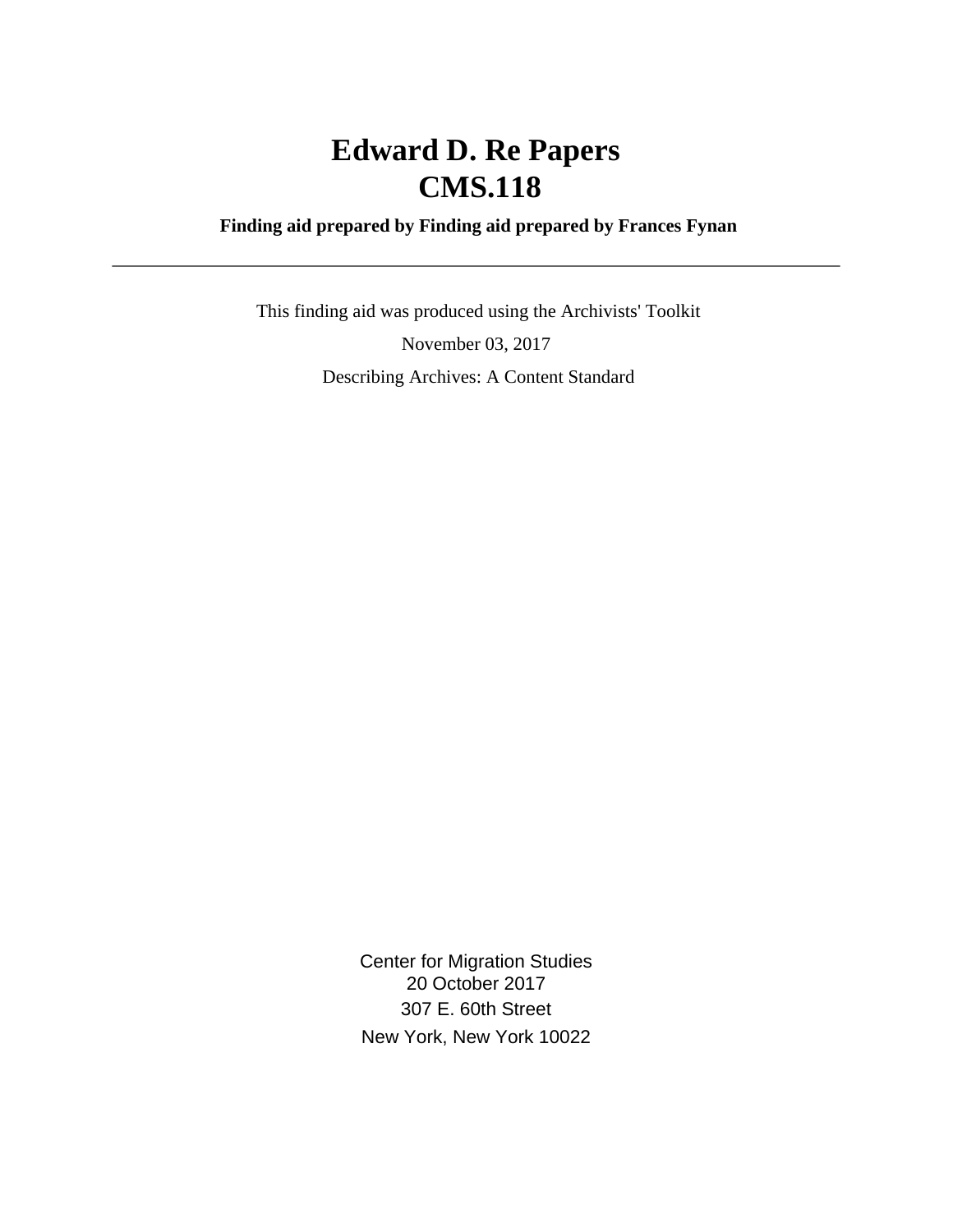## **Table of Contents**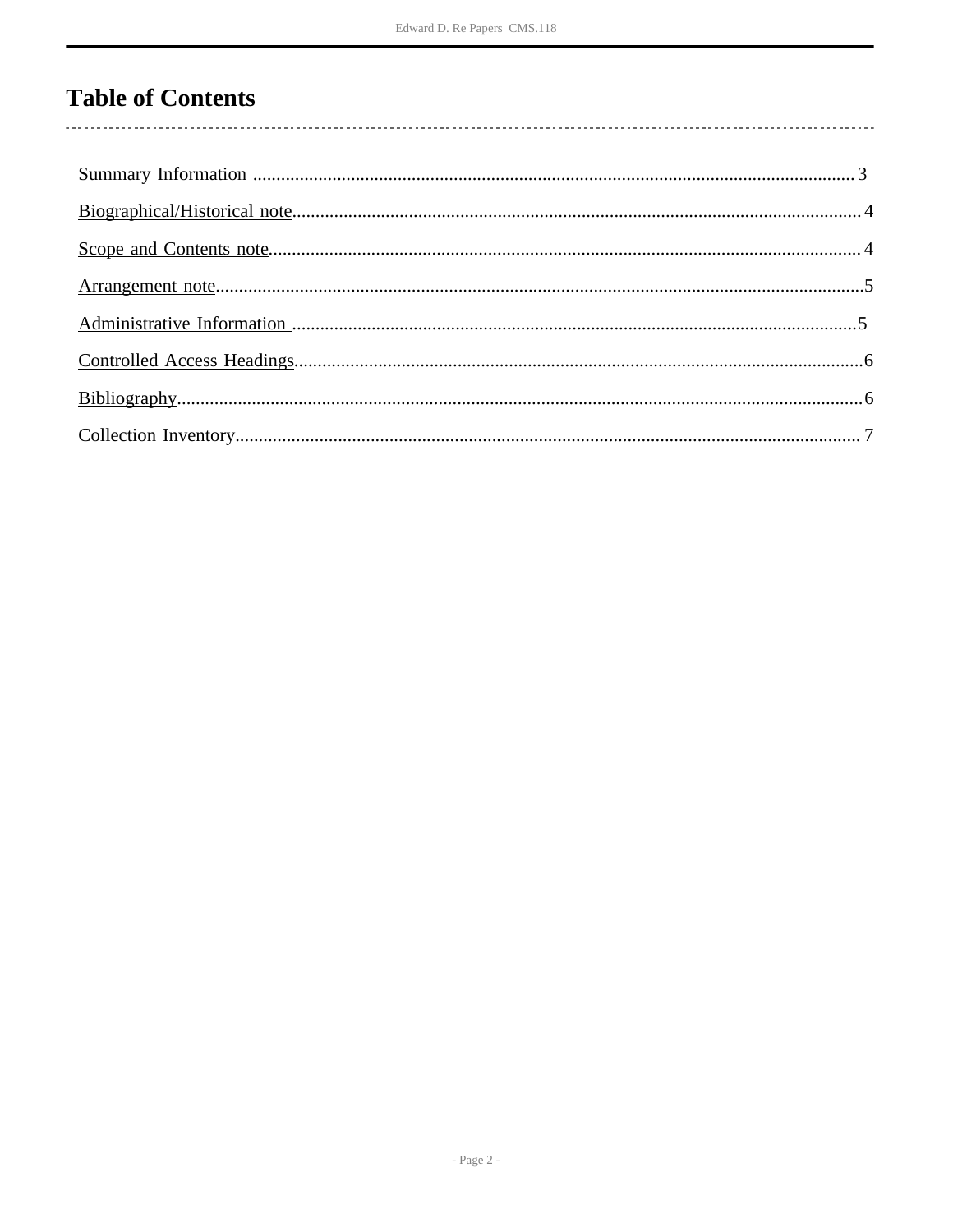## <span id="page-2-0"></span>**Summary Information**

| <b>Repository</b>                                  | <b>Center for Migration Studies</b>                                                                                                                                                                                                                                                                                            |
|----------------------------------------------------|--------------------------------------------------------------------------------------------------------------------------------------------------------------------------------------------------------------------------------------------------------------------------------------------------------------------------------|
| <b>Title</b>                                       | Edward D. Re Papers                                                                                                                                                                                                                                                                                                            |
| <b>Date</b>                                        | 1942-1986                                                                                                                                                                                                                                                                                                                      |
| <b>Extent</b>                                      | 0.25 Linear feet                                                                                                                                                                                                                                                                                                               |
| <b>General Physical</b><br><b>Description note</b> | in one half-size document box.                                                                                                                                                                                                                                                                                                 |
| <b>Location note</b>                               | CMS.118 is housed at the Center for Migration Studies, 307 East 60th<br>Street, Third Floor, New York, New York, 10022.                                                                                                                                                                                                        |
| Language                                           | English                                                                                                                                                                                                                                                                                                                        |
| <b>Abstract</b>                                    | CMS.118 documents, via his own publications and via press clippings and<br>manuscripts used for introductory remarks, the career of Italian-American<br>jurist and legal scholar Edward D. Re between 1942 and 1986, and, in the<br>process provides an example of an immigrant contribution to American<br>intellectual life. |

### **Preferred Citation note**

Center for Migration Studies of New York; Edward D. Re Papers (CMS.118); Box 1, Folder number.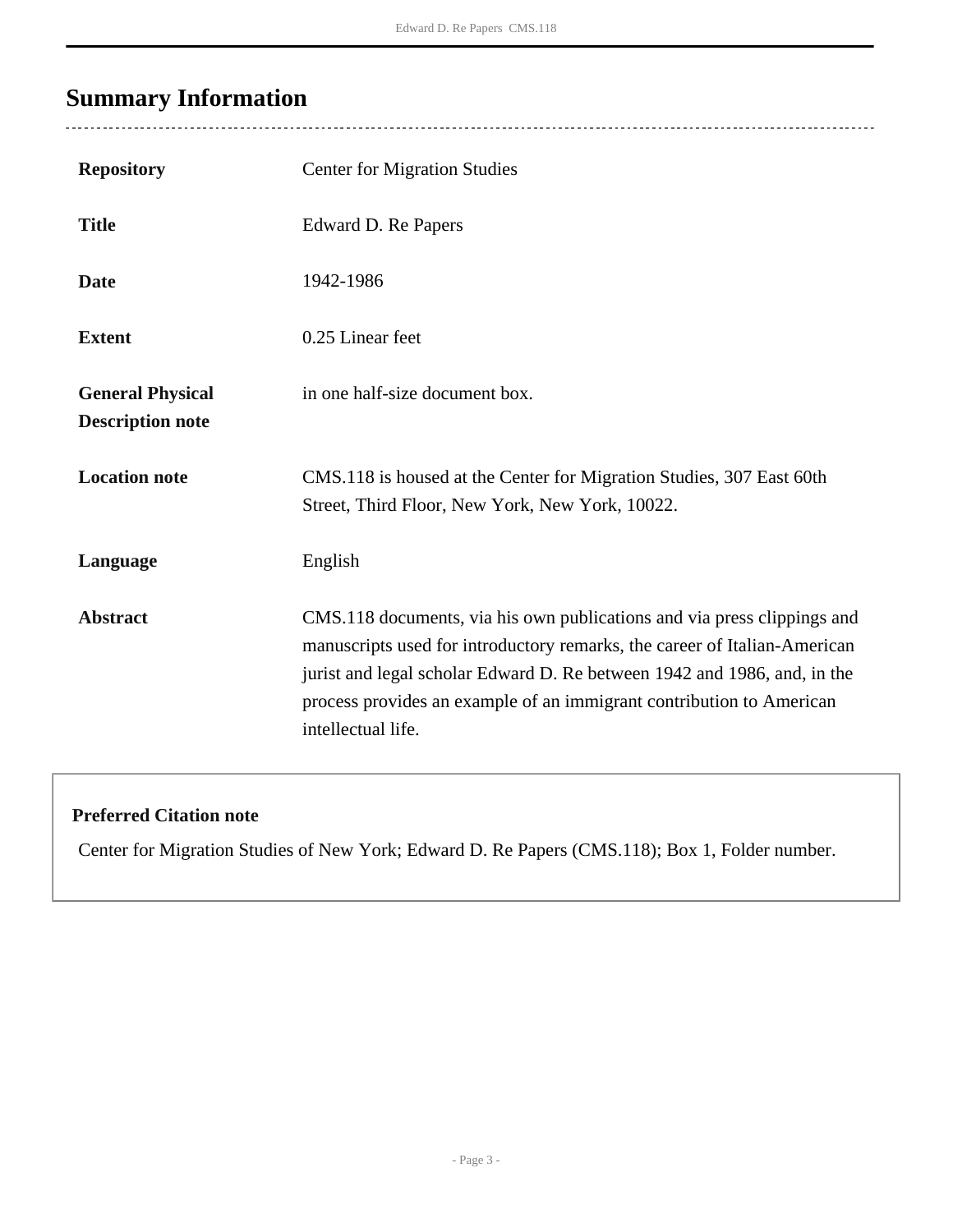### <span id="page-3-0"></span>**Biographical/Historical note**

The Honorable Edward D. Re was an Italian immigrant, United States judge, educator, and international legal scholar. Born in Santa Maria, Salina, a small island northeast of Sicily, October 14, 1920, he emigrated with his family to the United States in 1928 and settled in Brooklyn, where he received B.S. from Saint John's University School of Commerce in 1941 and an LL.B. from Saint John's University's School of Law in 1943. Graduating into World War II he joined the nascent United States Air Force and served until 1947, when he got a job teaching at his alma mater. He continued to serve in the military, seeing active duty during the Korean War, until his retirement in 1969.

In 1950 Re received a Doctor of Juridical Science from New York University in 1950, the same year that he married a co-student, Ann Corcoran and began a family that eventually extended to twelve children. Over the next decade Re became an expert in international law, particularly the settlement of foreign claims, and participated in local elector, being chosen as a member of New York State's Electoral College for 1960. President John F. Kennedy appointed him Chairman of the Foreign Claims Settlement Commission of the United States February 15, 1961. President Lyndon B. Johnson made him Assistant Secretary of Staten for Educational and Cultural Affairs January 18, 1968, and then a judge in the United States Customs Court. President Jimmy Carter elevated him to Chief Justice of the U.S. Customs Court in 1977, a postion he held until his retirement in 1992. Re had remained on Saint John's faculty as an adjunct professor during all this time. He returned to full-time teaching upon retirement from the bench, and then retired from teaching in 2003. Re died on September 17, 2006. More details about his life and career can be found in folder 4 of this collection.

### <span id="page-3-1"></span>**Scope and Contents note**

CMS.118 provides researchers with an informative look into the life of Edward D. Re, and Italian immigrant, legal scholar, and public servant, through his own writing and the words of legal and academic professionals. He specialized in international law, the subject of many of his publications in this collection. Much of the history of this collection is unclear but it seems that Re collected the items in this collection himself, and that they were transferred from his possession to that of the Center for Migration Studies; in other words, the items in this collection were what Re considered important about himself.

CMS.118 contains four folders about and by Re. Folder 1 contains printed sections of the Congressional Records publications. Many of the preserved articles are about Judge Re and his work in the legal field. Folder 2 contains biographical materials, including typed biographies and programs from conferences honoring Judge Re. This folder sheds light on his professional affiliations and reputation. He was associated with U.S. Court of International Trade, U.S. Customs Court, Department of Justice, U.S. District Court in New York, New York Supreme Court, and United Nations and his work and service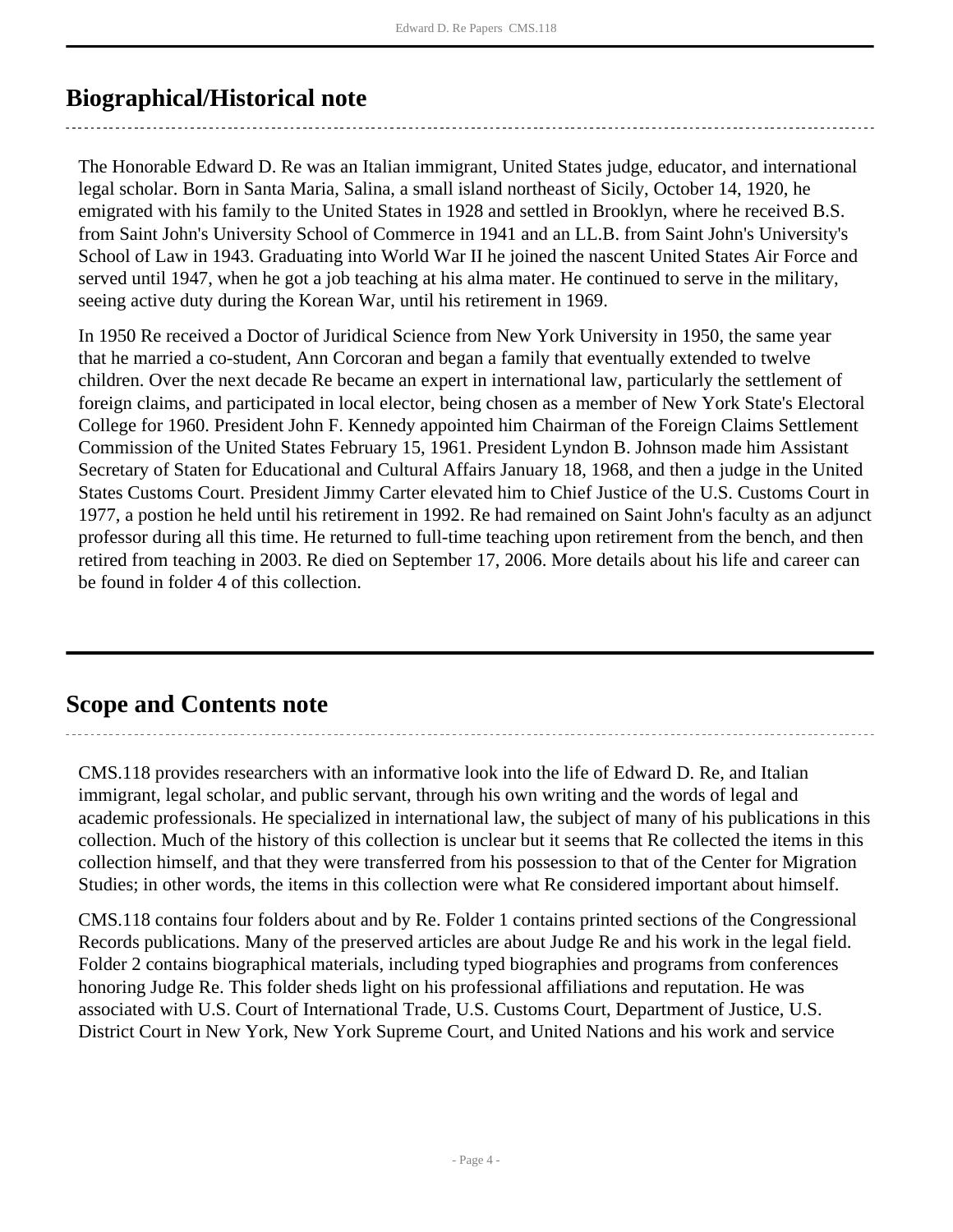#### Edward D. Re Papers CMS.118

to these institutions was highly respected. Folder 3 consists of materials authored by Re, and typed bibliographies. Re's scholarship appears in various law review journals and booklets. Most of his scholarship is on international law and foreign claims settlements. Folder 4 contains copies of articles from local newspapers, including two from the Philippines. All of these articles either focus on or mention Re. Photocopied articles from the New York Times were origanally included in this collection and the citations can be found in the bibliography.

Edward D. Re's life serves as an example of a successful Italian immigrant who dedicated his life to education and legal service. He has been referred to as an example of the American dream. In addition to his immigrant identity, he was an incredible writer and scholar in the field of foreign claims and international relations law. Through this collection, we can see the professional evolution of Judge Re. We see the work he created and the praise he received in response, showing that the American dream is achievable and a life dedicated to education and law is rewarding.

### <span id="page-4-0"></span>**Arrangement note**

CMS.118 contains four series: I. Congressional Records II. Materials about Edward D. Re III. Materials by Edward D. Re IV. Newspaper Articles

Materials are chronological within each series.

### <span id="page-4-1"></span>**Administrative Information**

#### **Publication Information**

Center for Migration Studies 20 October 2017

#### **Conditions Governing Access note**

Open to researchers by appointment.

#### **Conditions Governing Use note**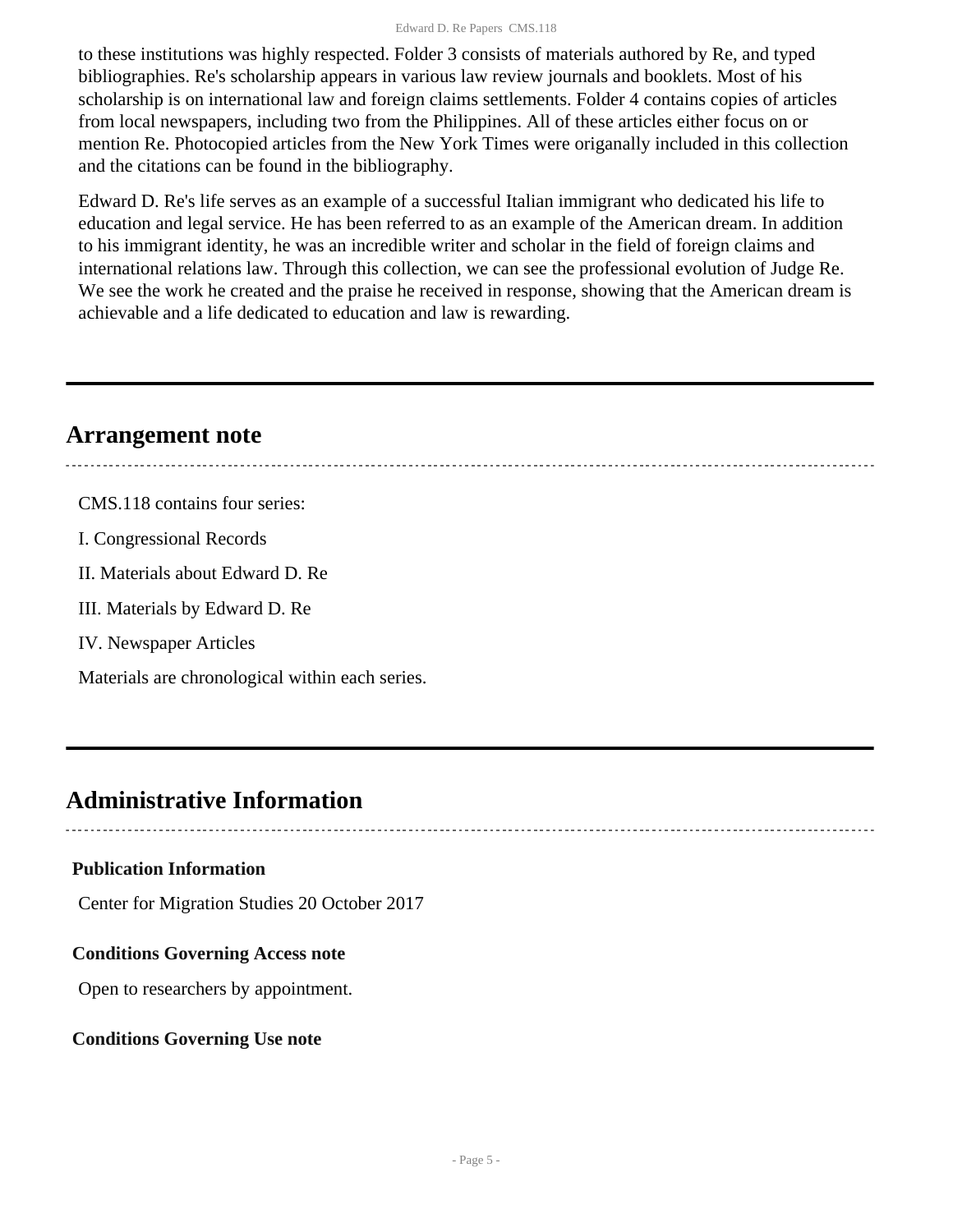The Center for Migration Studies does not hold the copyright to the publications included in CMS.118. It is incument upon the researcher to clear copyrights before publication.

### <span id="page-5-0"></span>**Controlled Access Headings**

#### **Personal Name(s)**

• Re, Edward D. (Edward Domenic), 1920-2006

**Subject(s)**

- International law.
- Italian American authors
- Italian Americans |x Education |z New York (State) |z New York |x History |y 20th Century

## <span id="page-5-1"></span>**Bibliography**

"Group Here to Aid Nazi Victims Claim Deposits in Swiss Banks." THE NEW YORK TIMES (New York, NY), Sept. 21 1962.

Kuhn, Edward W. and Edward D. Re. "Mobilization for Peace: The White House Conference on International Co-operation." AMERICAN BAR ASSOCIATION JOURNAL 52 (June 1996): 529-32.

Re, Edward D. "Educational and Cultural Relations: Strengthening the Defense of Peace." THE DEPARTMENT OF STATE BULLETIN 59, no. 1517 (July 1968): 92-5.

"Upstate Claims Get New Forum." THE NEW YORK TIMES (New York, NY), Aug. 26 1962.

Weaver Jr., Warren. "Agency to Press Philippine Task." THE NEW YORK TIMES (New York, NY), Sept. 9 1962.

Weaver Jr., Warren. "Kennedy Approves Bill to Repay Americans' World War II Losses." THE NEW YORK TIMES (New York, NY), Oct. 23 1962.